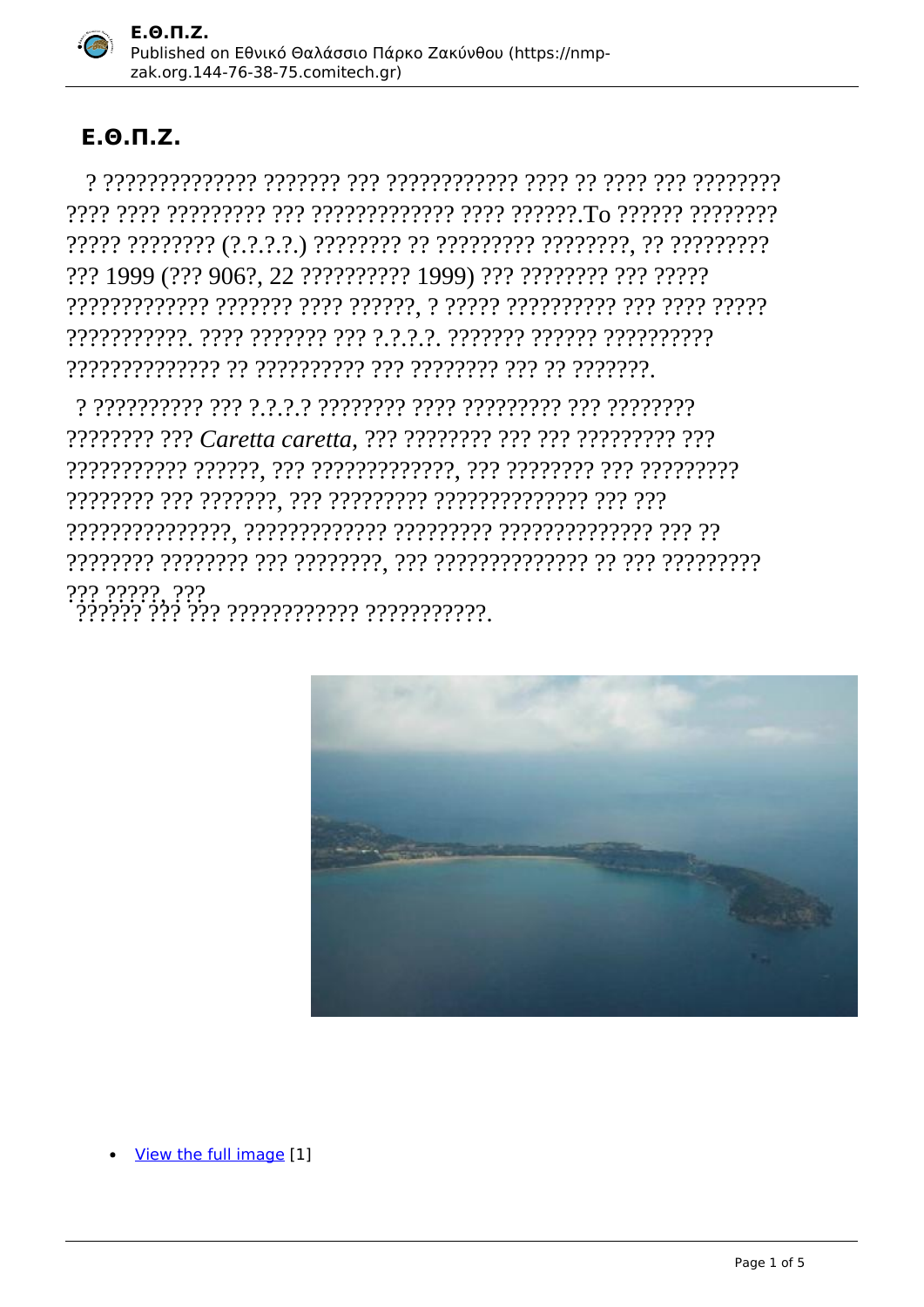



• <u>[View the full image](https://nmp-zak.org.144-76-38-75.comitech.gr/sites/default/files/IMG_7537_1.jpg)</u> [2]

[View the full image](https://nmp-zak.org.144-76-38-75.comitech.gr/sites/default/files/L.%20Sourbes%20P1000402_1_0.jpg) [3]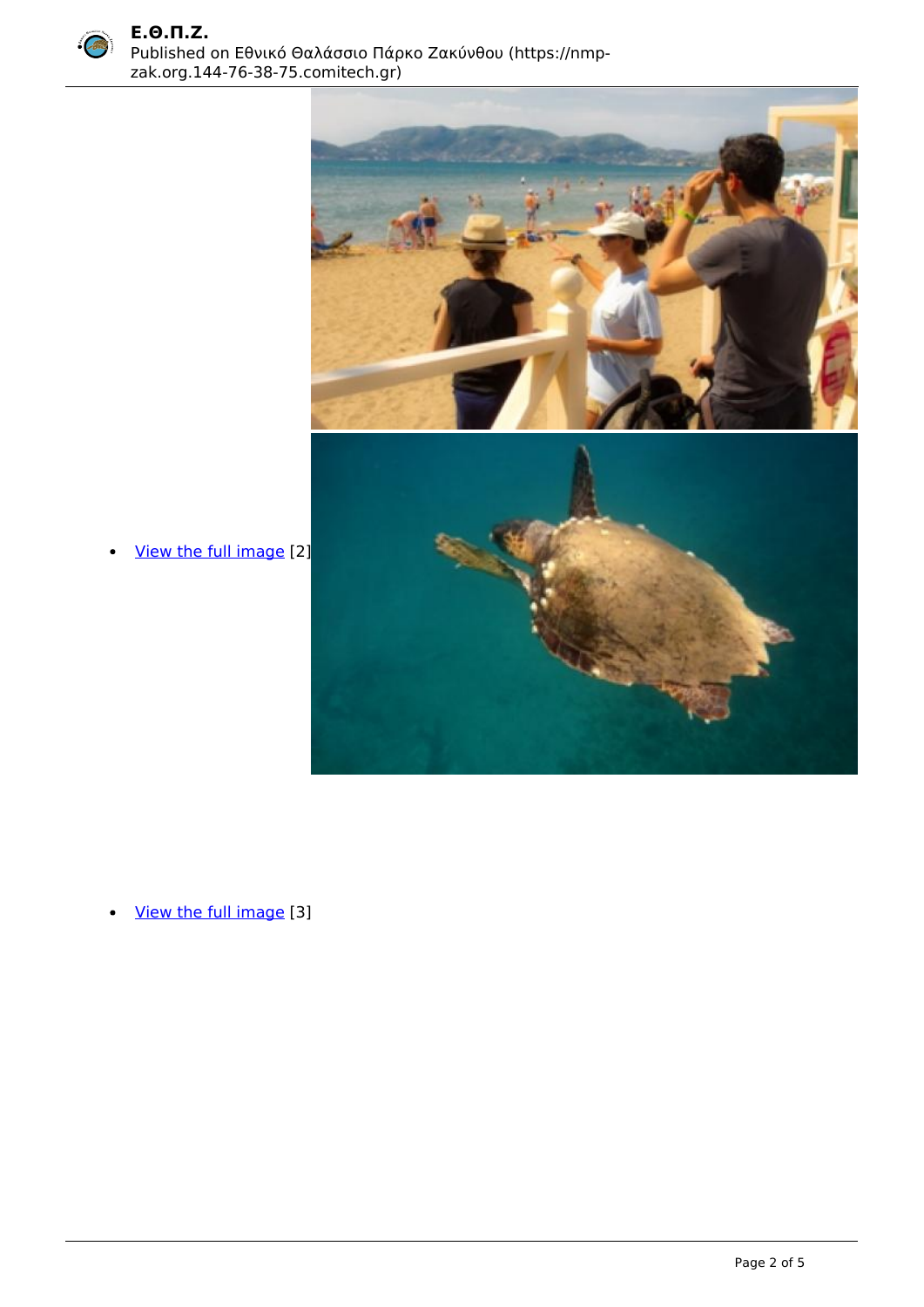



• <u>[View the full image](https://nmp-zak.org.144-76-38-75.comitech.gr/sites/default/files/LSourbes_165.jpg)</u> [4]

 [View the full image](https://nmp-zak.org.144-76-38-75.comitech.gr/sites/default/files/LSourbes_73.jpg) [5]  $\bullet$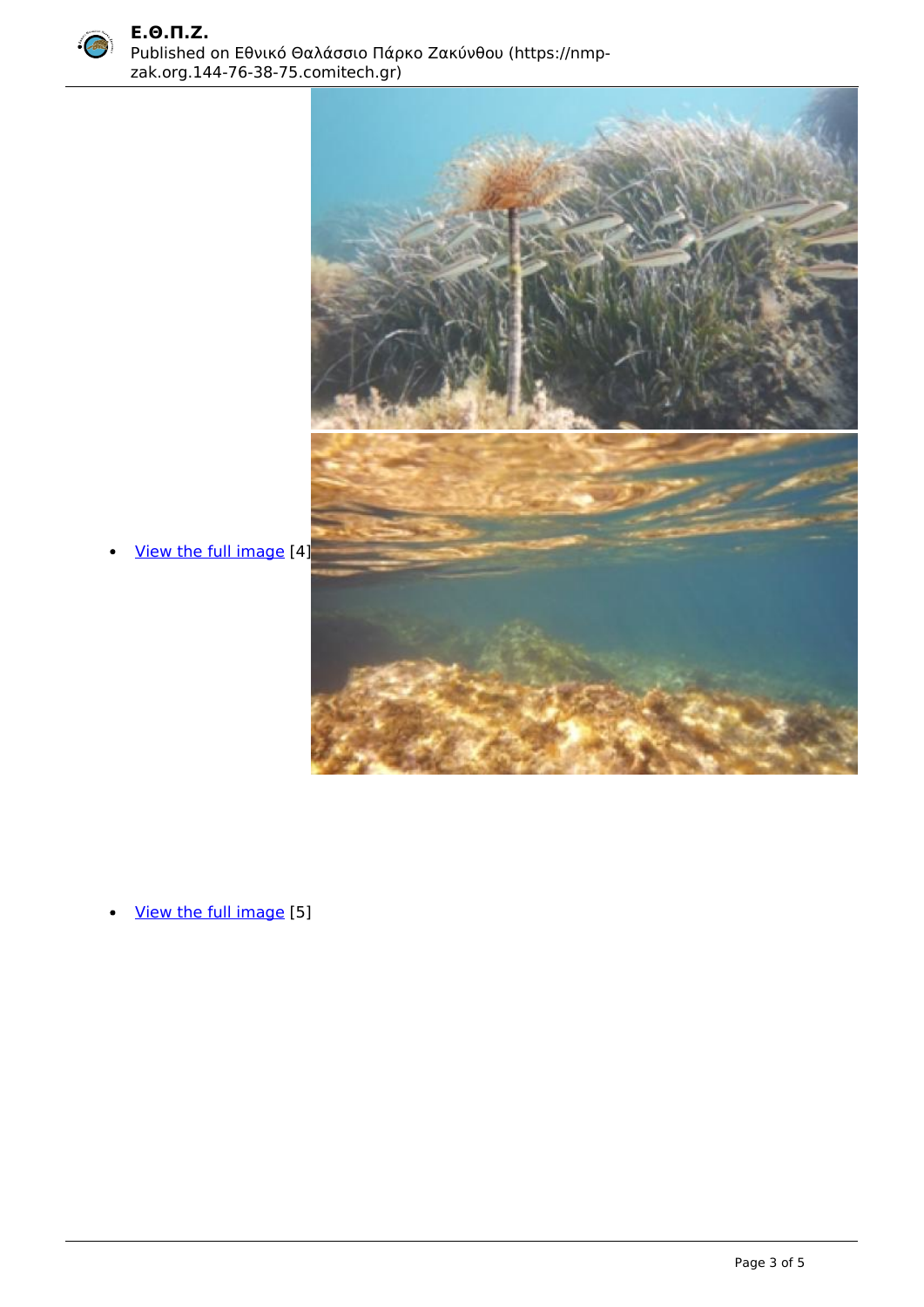<span id="page-3-0"></span>



• [View the full image](https://nmp-zak.org.144-76-38-75.comitech.gr/sites/default/files/18102012085_1.jpg) [6]



age[7]